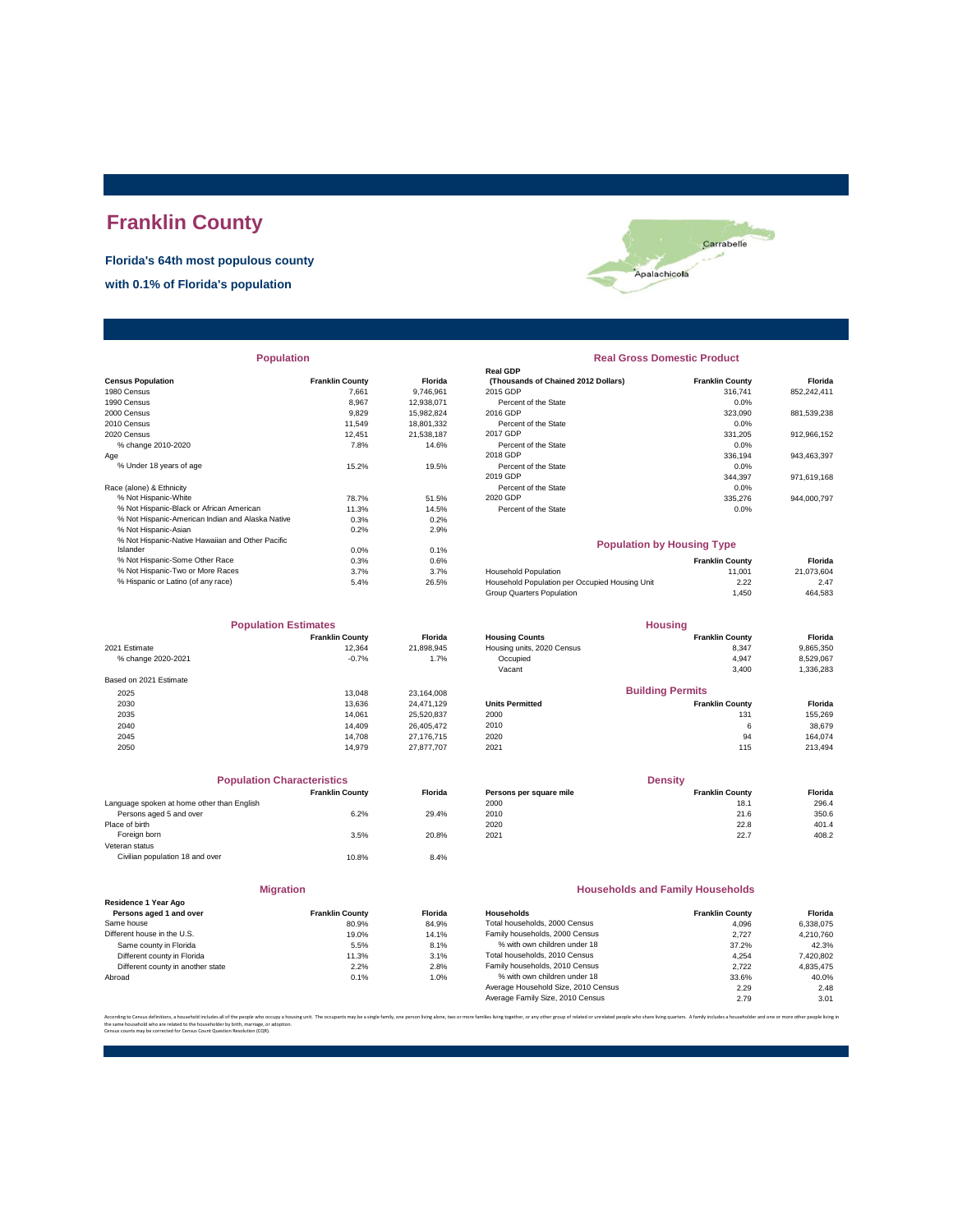## **Franklin County**

|                                                                              |                        |                   | <b>Employment and Labor Force</b>                         |                        |               |
|------------------------------------------------------------------------------|------------------------|-------------------|-----------------------------------------------------------|------------------------|---------------|
| <b>Establishments</b>                                                        |                        |                   | <b>Establishments</b>                                     |                        |               |
| 2020                                                                         | <b>Franklin County</b> | Florida           | % of All Industries, 2020                                 | <b>Franklin County</b> | Florida       |
| All industries                                                               | 360                    | 763,854           | All industries                                            | 360                    | 763,854       |
| Natural Resource & Mining                                                    | 4                      | 5,514             | Natural Resource & Mining                                 | 1.1%                   | 0.7%          |
| Construction                                                                 | 42                     | 77,720            | Construction                                              | 11.7%                  | 10.2%         |
| Manufacturing<br>Trade, Transportation and Utilities                         | 6                      | 21,822            | Manufacturing                                             | 1.7%                   | 2.9%          |
| Information                                                                  | 90                     | 145,853           | Trade, Transportation and Utilities<br>Information        | 25.0%                  | 19.1%         |
| <b>Financial Activities</b>                                                  | 9                      | 13,437            | <b>Financial Activities</b>                               | 2.5%                   | 1.8%<br>11.0% |
| Professional & Business Services                                             | 36<br>37               | 83,911<br>187,348 | Professional & Business Services                          | 10.0%<br>10.3%         | 24.5%         |
| Education & Health Services                                                  | 25                     | 87,764            | Education & Health Services                               | 6.9%                   | 11.5%         |
| Leisure and Hospitality                                                      | 61                     | 61,008            | Leisure and Hospitality                                   | 16.9%                  | 8.0%          |
| <b>Other Services</b>                                                        | 20                     | 56,385            | <b>Other Services</b>                                     | 5.6%                   | 7.4%          |
| Government                                                                   | 29                     | 5,895             | Government                                                | 8.1%                   | 0.8%          |
|                                                                              |                        |                   |                                                           |                        |               |
| <b>Average Annual Employment</b>                                             |                        |                   | <b>Average Annual Wage</b>                                |                        |               |
| % of All Industries, 2020                                                    | <b>Franklin County</b> | Florida           | 2020                                                      | <b>Franklin County</b> | Florida       |
| All industries                                                               | 3,310                  | 8,453,489         | All industries                                            | \$34,853               | \$55,840      |
| Natural Resource & Mining                                                    | 6.5%                   | 0.8%              | Natural Resource & Mining                                 | \$34,132               | \$37,710      |
| Construction                                                                 | 3.2%                   | 6.7%              | Construction                                              | \$43,795               | \$55,840      |
| Manufacturing                                                                | 19.2%                  | 4.5%              | Manufacturing                                             | \$29,162               | \$66,738      |
| Trade, Transportation and Utilities                                          | 1.6%                   | 20.6%             | Trade, Transportation and Utilities                       | \$38,882               | \$49,342      |
| Information                                                                  | 6.0%                   | 1.5%              | Information                                               | \$38,233               | \$93,360      |
| <b>Financial Activities</b>                                                  | 3.6%                   | 6.9%              | <b>Financial Activities</b>                               | \$53,091               | \$84,295      |
| Professional & Business Services                                             | 9.4%                   | 16.1%             | Professional & Business Services                          | \$39,307               | \$68,218      |
| Education & Health Services                                                  | 21.2%                  | 15.3%             | Education & Health Services                               | \$26,815               | \$55,099      |
| Leisure and Hospitality                                                      | 1.8%                   | 11.9%             | Leisure and Hospitality                                   | \$31,115               | \$27,694      |
| <b>Other Services</b>                                                        | <b>NA</b>              | 3.0%              | <b>Other Services</b>                                     | <b>NA</b>              | \$41,131      |
| Government                                                                   | 26.8%                  | 12.5%             | Government                                                | \$39,381               | \$58,821      |
| Industries may not add to the total due to confidentiality and unclassified. |                        |                   |                                                           |                        |               |
| Labor Force as Percent of Population                                         |                        |                   |                                                           |                        |               |
| Aged 18 and Older                                                            | <b>Franklin County</b> | Florida           | <b>Unemployment Rate</b>                                  | <b>Franklin County</b> | Florida       |
| 2000                                                                         | 56.8%                  | 64.2%             | 2000                                                      | 4.0%                   | 3.8%          |
| 2010                                                                         | 51.1%                  | 61.8%             | 2010                                                      | 7.7%                   | 10.8%         |
| 2020                                                                         | 47.6%                  | 58.6%             | 2020                                                      | 5.8%                   | 8.2%          |
| 2021                                                                         | 48.0%                  | 59.0%             | 2021                                                      | 3.8%                   | 4.6%          |
|                                                                              |                        |                   |                                                           |                        |               |
|                                                                              |                        |                   | <b>Income and Financial Health</b>                        |                        |               |
| Personal Income (\$000s)                                                     | <b>Franklin County</b> | Florida           | Per Capita Personal Income                                | <b>Franklin County</b> | Florida       |
| 2000                                                                         | \$211,452              | \$472,851,789     | 2000                                                      | \$21,491               | \$29,466      |
| 2010                                                                         | \$336,899              | \$732,457,478     | 2010                                                      | \$29,237               | \$38,865      |
| 2011                                                                         | \$348,636              | \$771,409,454     | 2011                                                      | \$30,393               | \$40,482      |
| % change 2010-11                                                             | 3.5%                   | 5.3%              | % change 2010-11                                          | 4.0%                   | 4.2%          |
| 2012                                                                         | \$362,547              | \$800,551,723     | 2012                                                      | \$31,230               | \$41,475      |
| % change 2011-12                                                             | 4.0%                   | 3.8%              | % change 2011-12                                          | 2.8%                   | 2.5%          |
| 2013                                                                         | \$355,142              | \$802,975,701     | 2013                                                      | \$30,828               | \$41,069      |
| % change 2012-13                                                             | $-2.0%$                | 0.3%              | % change 2012-13                                          | $-1.3%$                | $-1.0%$       |
| 2014                                                                         | \$365,115              | \$861,412,339     | 2014                                                      | \$31,324               | \$43,388      |
| % change 2013-14                                                             | 2.8%                   | 7.3%              | % change 2013-14                                          | 1.6%                   | 5.6%          |
| 2015                                                                         | \$378,956              | \$919,834,894     | 2015                                                      | \$32,384               | \$45,493      |
| % change 2014-15                                                             | 3.8%                   | 6.8%              | % change 2014-15                                          | 3.4%                   | 4.9%          |
| 2016                                                                         | \$385,728              | \$954,069,719     | 2016                                                      | \$32,595               | \$46,253      |
| % change 2015-16                                                             | 1.8%                   | 3.7%              | % change 2015-16                                          | 0.7%                   | 1.7%          |
| 2017                                                                         | \$399,830              | \$1,023,131,116   | 2017                                                      | \$34,086               | \$48,774      |
| % change 2016-17                                                             | 3.7%                   | 7.2%              | % change 2016-17                                          | 4.6%                   | 5.5%          |
| 2018                                                                         | \$431,654              | \$1,087,188,628   | 2018                                                      | \$36,912               | \$51.150      |
| % change 2017-18                                                             | 8.0%                   | 6.3%              | % change 2017-18                                          | 8.3%                   | 4.9%          |
| 2019                                                                         | \$450,233              | \$1,139,799,293   | 2019                                                      | \$37,169               | \$53,034      |
| % change 2018-19                                                             | 4.3%                   | 4.8%              | % change 2018-19                                          | 0.7%                   | 3.7%          |
| 2020                                                                         | \$481,358              | \$1,209,995,921   | 2020                                                      | \$39,452               | \$55,675      |
| % change 2019-20                                                             | 6.9%                   | 6.2%              | % change 2019-20                                          | 6.1%                   | 5.0%          |
|                                                                              |                        |                   |                                                           |                        |               |
| Earnings by Place of Work (\$000s)                                           |                        |                   | <b>Median Income</b>                                      |                        |               |
| 2000                                                                         | \$112,355              | \$308,751,767     | Median Household Income                                   | \$48,814               | \$57,703      |
| 2010                                                                         | \$165,643              | \$438,983,914     | Median Family Income                                      | \$54,971               | \$69,670      |
| 2011                                                                         | \$175,044              | \$450,498,606     |                                                           |                        |               |
| % change 2010-11                                                             | 5.7%                   | 2.6%              | Percent in Poverty, 2020                                  |                        |               |
| 2012                                                                         | \$186,857              | \$468,410,475     | All ages in poverty                                       | 19.1%                  | 12.4%         |
| % change 2011-12                                                             | 6.7%                   | 4.0%              | Under age 18 in poverty                                   | 30.8%                  | 17.2%         |
| 2013                                                                         | \$182,198              | \$482,898,301     | Related children age 5-17 in families in poverty          | 28.9%                  | 16.5%         |
| % change 2012-13                                                             | $-2.5%$                | 3.1%              |                                                           |                        |               |
| 2014                                                                         | \$177,752              | \$512,375,290     | <b>Personal Bankruptcy Filing Rate</b>                    |                        |               |
| % change 2013-14                                                             | $-2.4%$                | 6.1%              | (per 1,000 population)                                    | <b>Franklin County</b> | Florida       |
| 2015                                                                         | \$176,924              | \$544,408,719     | 12-Month Period Ending December 31, 2020                  | 0.32                   | 1.66          |
| % change 2014-15                                                             | $-0.5%$                | 6.3%              | 12-Month Period Ending December 31, 2021                  | 0.57                   | 1.38          |
| 2016                                                                         | \$178,338              | \$569,769,284     | State Rank                                                | 56                     | <b>NA</b>     |
| % change 2015-16                                                             | 0.8%                   | 4.7%              | NonBusiness Chapter 7 & Chapter 13                        |                        |               |
| 2017                                                                         | \$183,187              | \$603,668,170     |                                                           |                        |               |
| % change 2016-17                                                             | 2.7%                   | 5.9%              | Workers Aged 16 and Over<br>Place of Work in Florida      | <b>Franklin County</b> | Florida       |
| 2018                                                                         | \$191,522              | \$639,620,451     |                                                           |                        |               |
| % change 2017-18                                                             | 4.5%                   | 6.0%              | Worked outside county of residence<br>Travel Time to Work | 12.1%                  | 18.1%         |
| 2019<br>% change 2018-19                                                     | \$198,502              | \$671,553,148     |                                                           |                        |               |
|                                                                              | 3.6%                   | 5.0%              | Mean travel time to work (minutes)                        | 19.4                   | 27.9          |
| 2020                                                                         | \$204,612              | \$688,764,753     |                                                           |                        |               |
| % change 2019-20                                                             | 3.1%                   | 2.6%              |                                                           |                        |               |